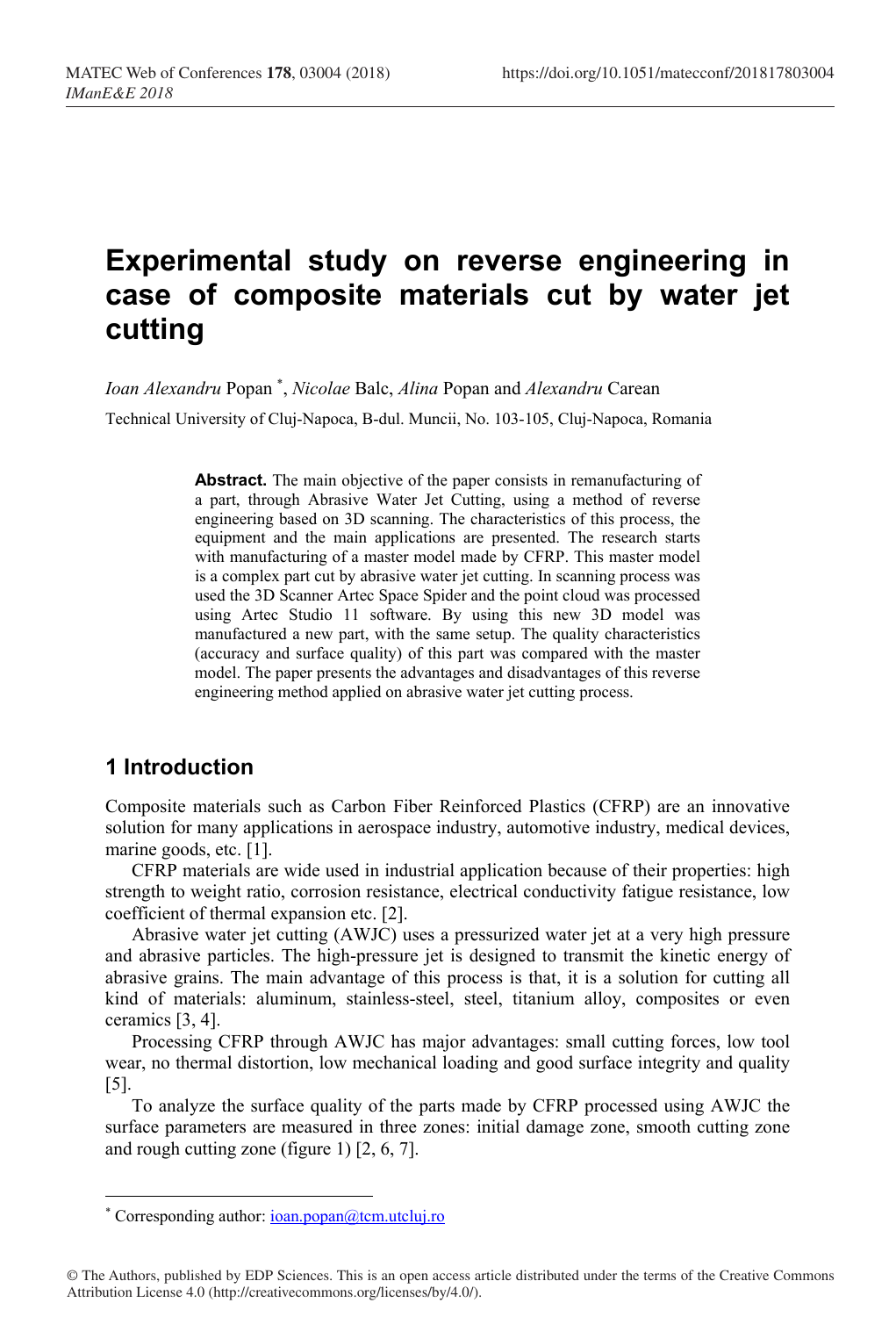

**Fig. 1.** The main zones of a surface cut by AWJC [2]. **Fig. 2.** The kerf geometry [2].

When is analyzed the dimensional accuracy, the kerf geometry (figure 2) and the part contour is measured [2, 8].

In industrial applications is often meet necessity of remanufacturing complex parts made by CFRP [9]. By this reason reverse engineering is a solution in this case. The aim of the reverse engineering (RE) is the digital reproduction of an existing part.

The paper presents an experimental study on remanufacturing a complex part of CFRP, using abrasive water jet cutting.

## **2 Experimental procedure**

#### **2.1 The master model**

First step in this experimental study was to design and manufacture a master model. The 3D part made for this study is presented in figure 3.



**Fig. 3.** The master model.

Experiment was carried out on an abrasive waterjet cutting machine Omax 2626 (figure 4), using a CFRP composite material. It has a high pressure pump 400 MPa and the maximum feed rate is 4500 mm/min.

The workpiece had the dimensions:  $60 \times 400 \times 6$  mm and it was fixed in the clamping system presented in figure 5.

Values of process parameters, used on this study, are shown in Table 1. This combination of the process parameters is recommended by Omax, in order to obtain the best dimensional accuracy for this application.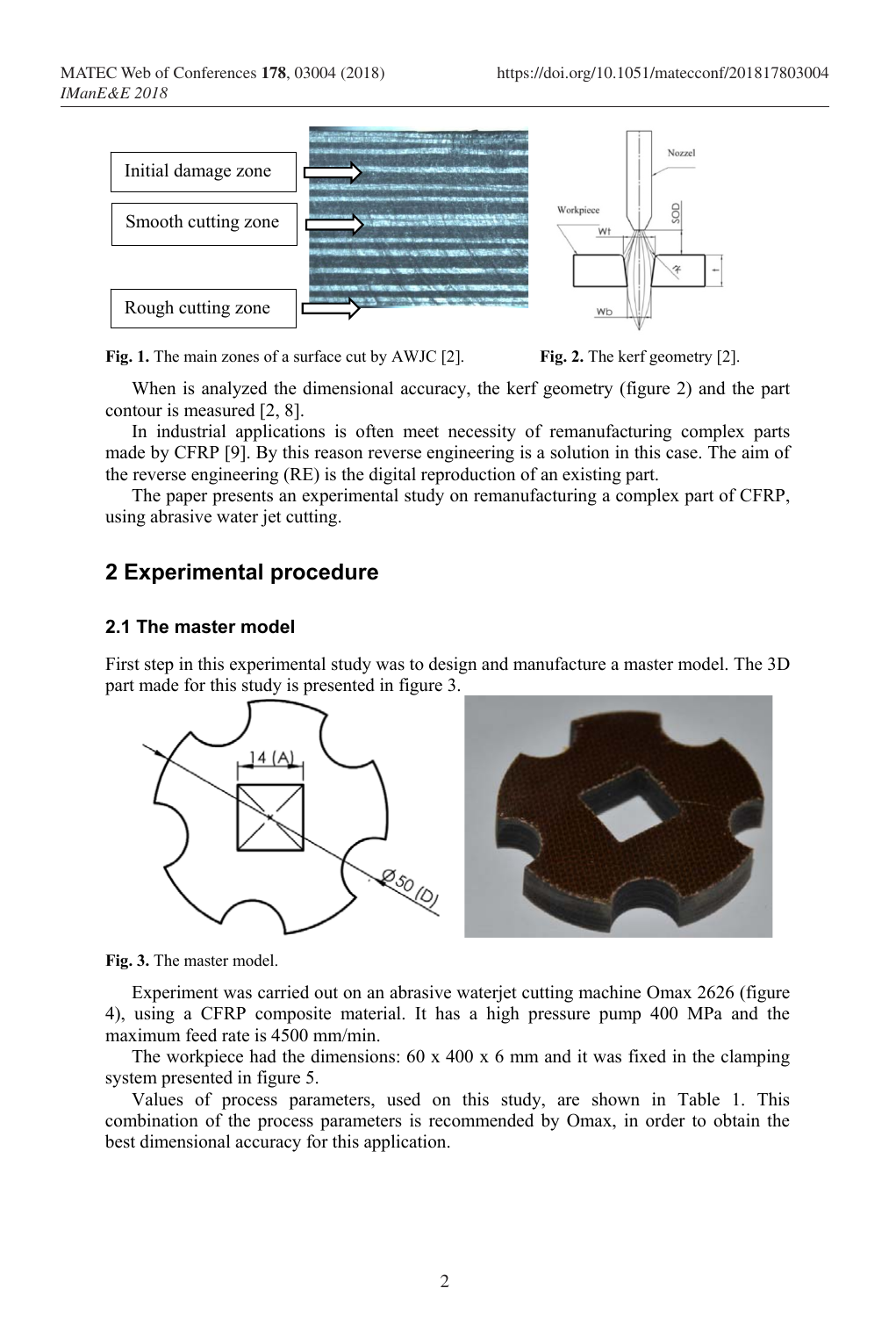

Fig. 4. The water jet machine Omax 2626. **Fig. 5.** The clamping system.



**Table 1.** Process parameters used in the experiments.

| <b>Technological parameter</b> | Value                       |
|--------------------------------|-----------------------------|
| Sample thickness               | $6 \text{ mm}$              |
| Pressure                       | 355 MPa                     |
| Feed rate                      | $100$ mm/min                |
| Abrasive type / size           | Australian Garnet / 80 mesh |
| Abrasive mass flow             | $0.440$ kg/min              |
| Nozzle diameter                | $0.76$ mm                   |
| Orifice diameter (diamond)     | $0.35$ mm                   |
| Standoff distance              | $2 \text{ mm}$              |

The material used in this analysis is a plate consisting of multi-layer carbon fiber reinforced plastics (CFRP). The material is made from carbon fiber prepreg (CE 8201-200- 45, 3k-fabric style 452 in twill weave  $2/2$ ) with an epoxy resin (364 g/m<sup>2</sup>) in a heat pressing process.

#### **2.2 The 3D scanning**

The geometry of the part was obtained using the 3D Scanner Artec Space Spider. This is a high-resolution 3D scanner based on blue light technology. It is recommended for scanning small objects or intricate details of large industrial objects at high resolution (3D point accuracy: 0.05 mm) in a short time (scanning speed: 7.5 fps). The scanner was handled by hand from around 35 mm distance from the model. The scanning process and the cloud point are illustrated in figure 6.





**Fig. 6.** The scanning process and the cloud point.

To obtain the reconstructed model the cloud point was converted in a 3D surface using Delaunay triangulation [10-11]. The cloud point was processed using Artec Studio 11 software. CATIA software was used to correct the scanning errors. In figure 7 is presented the final 3D surface obtain from scanning process.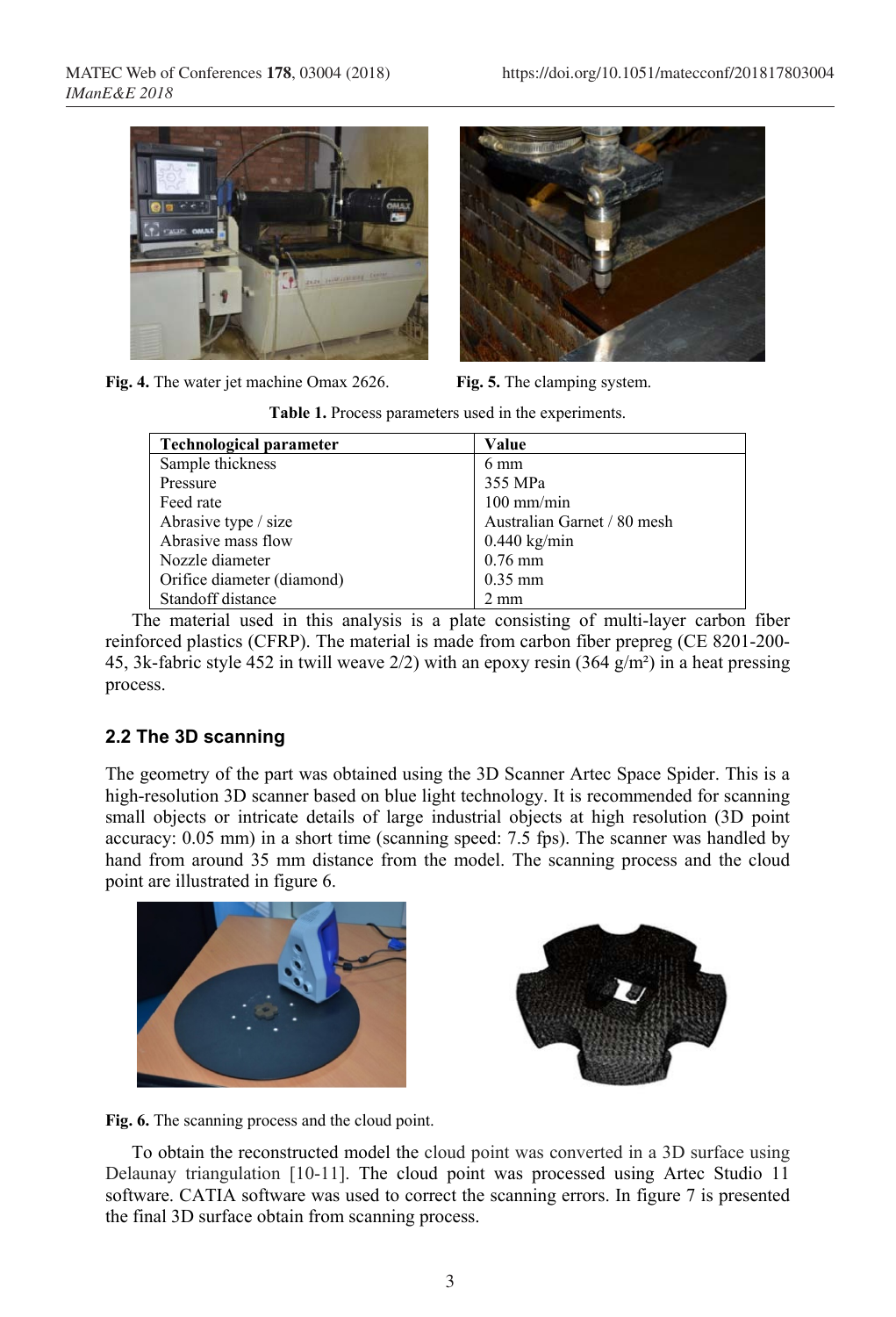

**Fig. 7.** The 3D surface whit errors and the final 3D surface.

For remanufacturing this composite part through abrasive water jet cutting is necessary to generate a 2D cutting sketch. To generate this 2D sketch the 3D surface was cut with a plan. The 2D cutting sketch is illustrated in figure 8.



**Fig. 8.** The 2D cutting sketch obtained by cut the 3D surface.

#### **2.3 Remanufacturing of the part**

To analyze the accuracy of the reverse engineering process, a new part was manufactured. This part was made using the 2D sketch, obtained by cutting the 3D surface. For comparing this part with the master model, the same process parameters were used and the same CFRP material. In figure 9 is presented the new part.



**Fig. 9.** The new part obtained using reverse engineering method.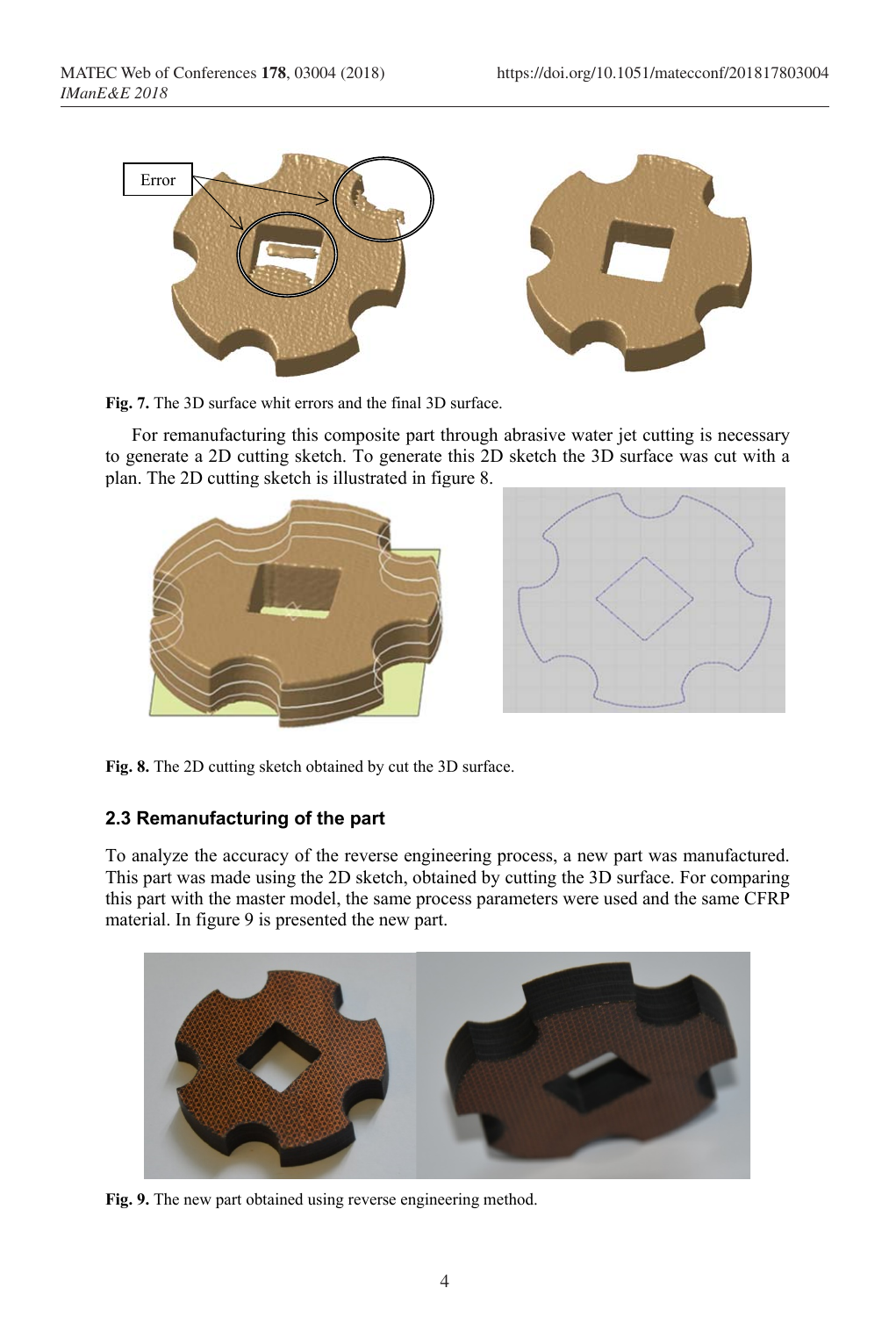## **3 Results and discussions**

#### **3.1 Surface quality analysis**

To evaluate the efficiency of this reverse engineering method applied in case of parts made by abrasive water jet cutting the cut surface quality was analyzed. The surface cut by AWJC was measure in three different zones: initial damage zone (1 mm under the top of the surface), smooth cutting zone (in the middle of the surface) and rough cutting zone (1 mm over the bottom of the surface).

The roughness was measured using a Surface Roughness Measuring System SURFTEST SJ-210 from Mitutoyo. The values obtained are presented in the Table 2.

|                                 | <b>Master model</b> | Reconstructed model |
|---------------------------------|---------------------|---------------------|
| The initial damaged zone Ra, um |                     |                     |
| Smooth zone Ra, um              |                     |                     |
| Striation zone Ra, μm           |                     |                     |

**Table 2.** Surface roughness.

As the table shows, the biggest values of the surface roughness were obtained in the case of part made through reverse engineering method (Ra  $10.5 \mu m$ ). In the case of parts made using water jet cutting process, the surface roughness increases from the top to the bottom of the cut surface (from 5.2 up to 7.2 µm for master model and for reconstructed model from 6.5 up to 10.5 µm reconstructed model). In industrial application when the surface quality is evaluated, the biggest value is analyzed.

The difference between the roughness of the master model  $(7.2 \mu m)$  and the roughness obtained in case of the reconstructed model (10.5  $\mu$ m) is 3.3  $\mu$ m. In conclusion, the surface roughness is increasing up to 45% in case of reconstructed model through abrasive water jet cutting.

#### **3.2 Dimensional accuracy analysis**

Dimensional accuracy was measured using a microscope, type PG 2000. The kerf geometry is: a cutting angle error of 0.04 mm, taper angle 0.73° and the top edge radius of 0.2 mm. The kerf geometry is the same for the both parts, this geometry depends by process parameters.

To find out which of the accuracy of this method, two dimensions A and D were analyzed. The dimensions and deviations obtained are presented in Table 3.

| <b>Dimensions</b> | <b>CAD</b><br>model | <b>Master model</b> | Reconstructed<br>model |
|-------------------|---------------------|---------------------|------------------------|
| ). mm             |                     | 50.02               | 50.17                  |
| Deviation, mm     |                     | $+0.02$             | $+0.17$                |
| A. mm             |                     | 14.03               | 14.13                  |
| Deviation, mm     |                     |                     | $+0.13$                |

**Table 3.** Dimensional accuracy.

Analyzing the external diameter D, a value of 50.02 mm was measured in case of master model and 50.17 mm for the reconstructed model. The deviation between master model and reconstructed model is +0.15 mm, approximate 0.3%.

In the case of internal dimension, A, the reconstructed model has a deviation of 0.1 mm, approximate 0.8%.